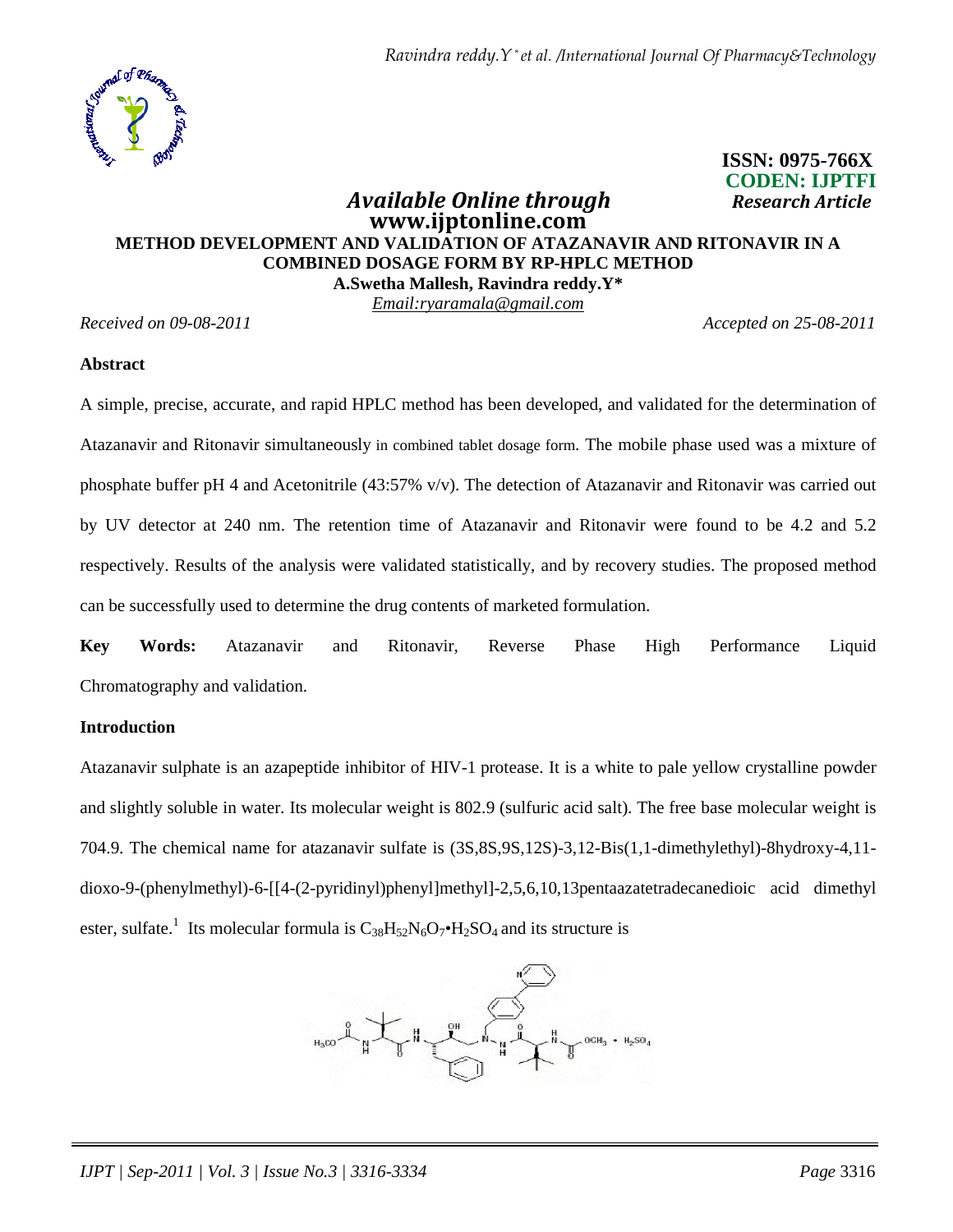*Ravindra reddy.Y \* et al. /International Journal Of Pharmacy&Technology*

Ritonavir is an inhibitor of HIV protease with activity against the Human Immunodeficiency Virus. Ritonavir is a white-to-light-tan powder. It has a bitter metallic taste and freely soluble in methanol and ethanol, soluble in isopropanol and practically insoluble in water. Its molecular weight is 720.95. Ritonavir is chemically designated as 10-Hydroxy-2-methyl-5-(1-methylethyl)-1-[2-(1-methylethyl)-4-thiazolyl]-3,6-dioxo-8,11-bis(phenylmethyl)- 2,4,7,12- tetraazatridecan-13-oic acid, 5-thiazolylmethyl ester,  $[5S-(5R^*,8R^*,10R^*,11R^*)]^2$  and its structure is



**Synthivan is a combination of Atazanavir and Ritonavir for the treatment of HIV infection.** 

HIV infection is a condition cause by the human immunodeficiency virus (HIV). The condition gradually destroys the immune system, which makes it harder for the body to fight infections<sup>3</sup>. Treatment consists of highly active antiretroviral therapy, or HAART.<sup>4</sup> This has been highly beneficial to many HIV-infected individuals since its introduction in 1996, when the protease inhibitor-based HAART initially became available.<sup>5</sup> Atazanavir and Ritonavir are protease inhibitors which selectively inhibits the virus-specific processing of viral Gag and Gag-Pol polyproteins in HIV-1 infected cells, preventing formation of mature virions.<sup>6</sup>

Combination therapy of Atazanavir and Ritonavir is used in treatment of HIV infection, eg. Synthivan

Atazanavir-Ritonavir is supplied as tablets with two brand names**:** 

SYNTHIVAN: Atazanavir-300mg, Ritonavir-100mg

# ATAZOR R: Atazanavir-300mg, Ritonavir-100mg

Various methods such as high performance liquid chromatography (HPLC)**<sup>7</sup>** , high-performance liquid chromatography-tandem mass spectrometry<sup>8,9</sup> have been reported in the literature for the determination of these compounds in various biological samples and pharmaceutical preparations.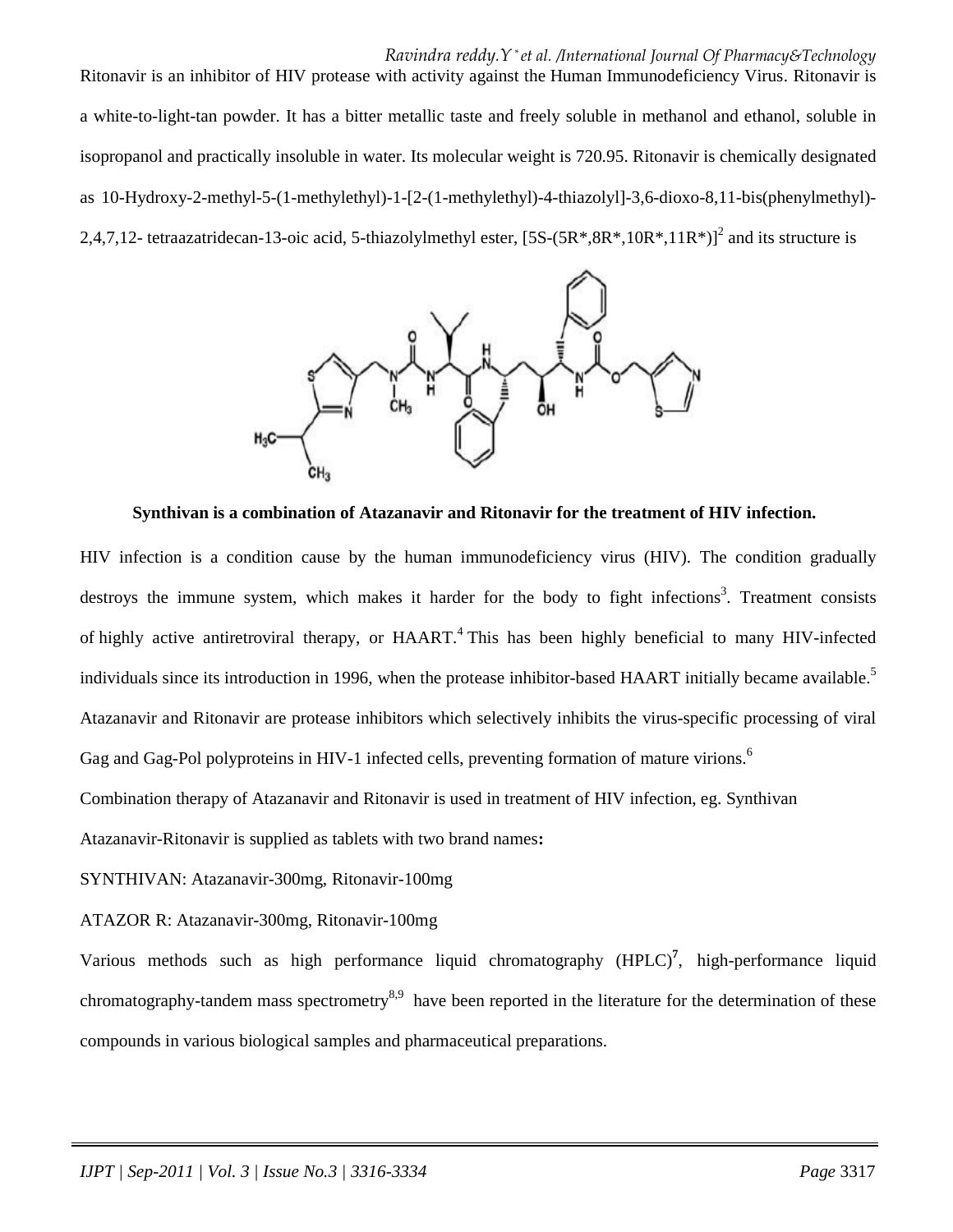# **REAGENTS, STANDARDS AND SAMPLES:**

Water HPLC Grade, Atazanavir Working Standard, Ritonavir Working Standard, Acetonitrile, Potassium dihydrogen phosphate and Synthivan tablets.

#### **CHROMATOGRAPHIC PARAMETERS:**

| Equipment        | : High performance liquid chromatography equipped with Auto Sampler and                       |
|------------------|-----------------------------------------------------------------------------------------------|
|                  | DAD or UV detector.                                                                           |
| Column           | : Symmetry C18 $(4.6 \times 100 \text{mm}, 3.5 \mu \text{m}, \text{Make: ACE})$ or equivalent |
| Flow rate        | $: 0.9$ mL per min                                                                            |
| Mobile phase     | : PH-4 Phosphate buffer : acetonitrile [43:57]                                                |
| Wavelength       | $: 240$ nm                                                                                    |
| Injection volume | : $20 \mu l$                                                                                  |
| Column oven      | : Ambient                                                                                     |
| Run time         | $: 8 \text{ min}$                                                                             |
|                  |                                                                                               |

# **Preparation of Phosphate buffer:**

Weigh 7.0 grams of Potassium dihydrogen Phosphate into a 1000ml beaker, dissolve and diluted to 1000ml with

HPLC water. Adjusted the pH to 4.0 with Orthophosphoric acid.

#### **Preparation of mobile phase:**

Mix a mixture of above buffer 430 mL (45%) and 570 mL of Acetonitrile HPLC (55%) and degas in ultrasonic

water bath for 5 minutes. Filter through 0.45 µ filter under vacuum filtration.

**Diluent Preparation:** Mobile Phase as diluent.

#### **Assay**

# **Preparation of the Atazanavir and Ritonavir Standard and Sample Solution:**

#### **Standard Solution Preparation:**

Accurately weigh and transfer 30 mg of Atazanavir and 10 mg of Ritonavir working standard into a 10 ml clean dry volumetric flask add about 7ml of Diluent and sonicate to dissolve it completely and make volume up to the mark with the same solvent. (Stock solution).

Further pipette 0.4 ml of Atazanavir and Ritonavir of the above stock solution into a 10 ml volumetric flask and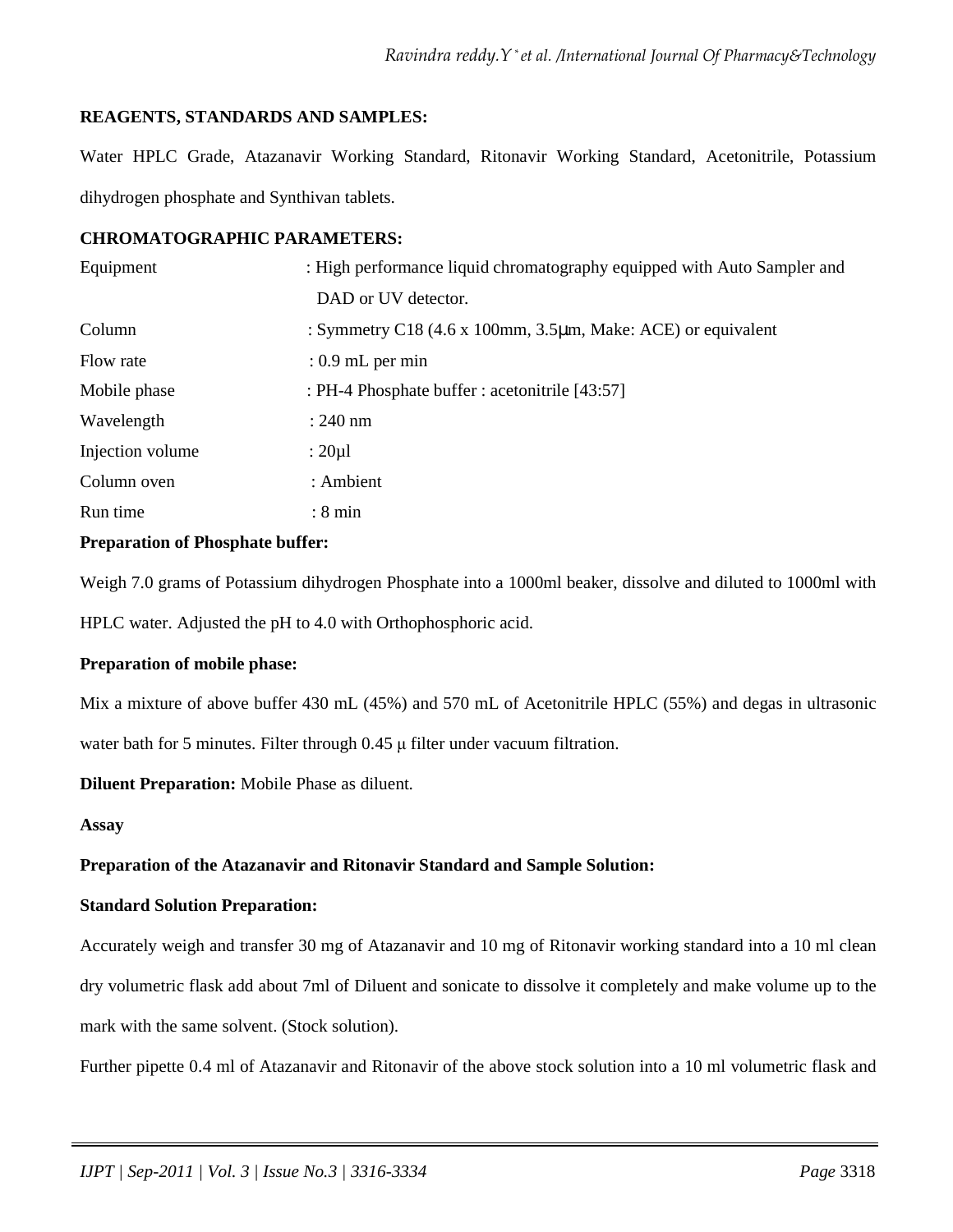dilute up to the mark with diluent.

#### **Sample Solution Preparation:**

Accurately weigh and transfer 568.2 mg of Atazanavir and Ritonavir Tablet powder into a 100 ml clean dry volumetric flask and add about 70 ml of Diluent and sonicate to dissolve it completely and make volume up to the mark with the same solvent. (Stock solution).

Further pipette 0.4 ml of Atazanavir and Ritonavir of the above stock solution into a 10 ml volumetric flask and dilute up to the mark with diluent.

## **Procedure:**

Inject 20 µL of the standard, sample into the chromatographic system and measure the areas for the Atazanavir and Ritonavir peaks and calculate the % Assay by using the formulae.

## **System Suitability:**

Tailing factor for the peaks due to Atazanavir and Ritonavir in Standard solution should not be more than 1.5

Theoretical plates for the Atazanavir and Ritonavir peaks in Standard solution should not be less than 2000

## **Precision**

# **Preparation of stock solution:**

Accurately weigh and transfer 30 mg of Atazanavir and 10 mg Ritonavir working standard into a 10 ml clean dry volumetric flask add about 7ml of Diluent and sonicate to dissolve it completely and make volume up to the mark with the same solvent. (Stock solution).

Further pipette 0.4 ml of Atazanavir and Ritonavir of the above stock solution into a 10 ml volumetric flask and dilute up to the mark with diluent.

# **Procedure:**

The standard solution was injected for five times and measured the area for all five injections in HPLC. The % RSD for the area of five replicate injections was found to be within the specified limits.

# **Intermediate Precision/Ruggedness**

To evaluate the intermediate precision (also known as Ruggedness) of the method, Precision was performed on different day by using different make column of same dimensions.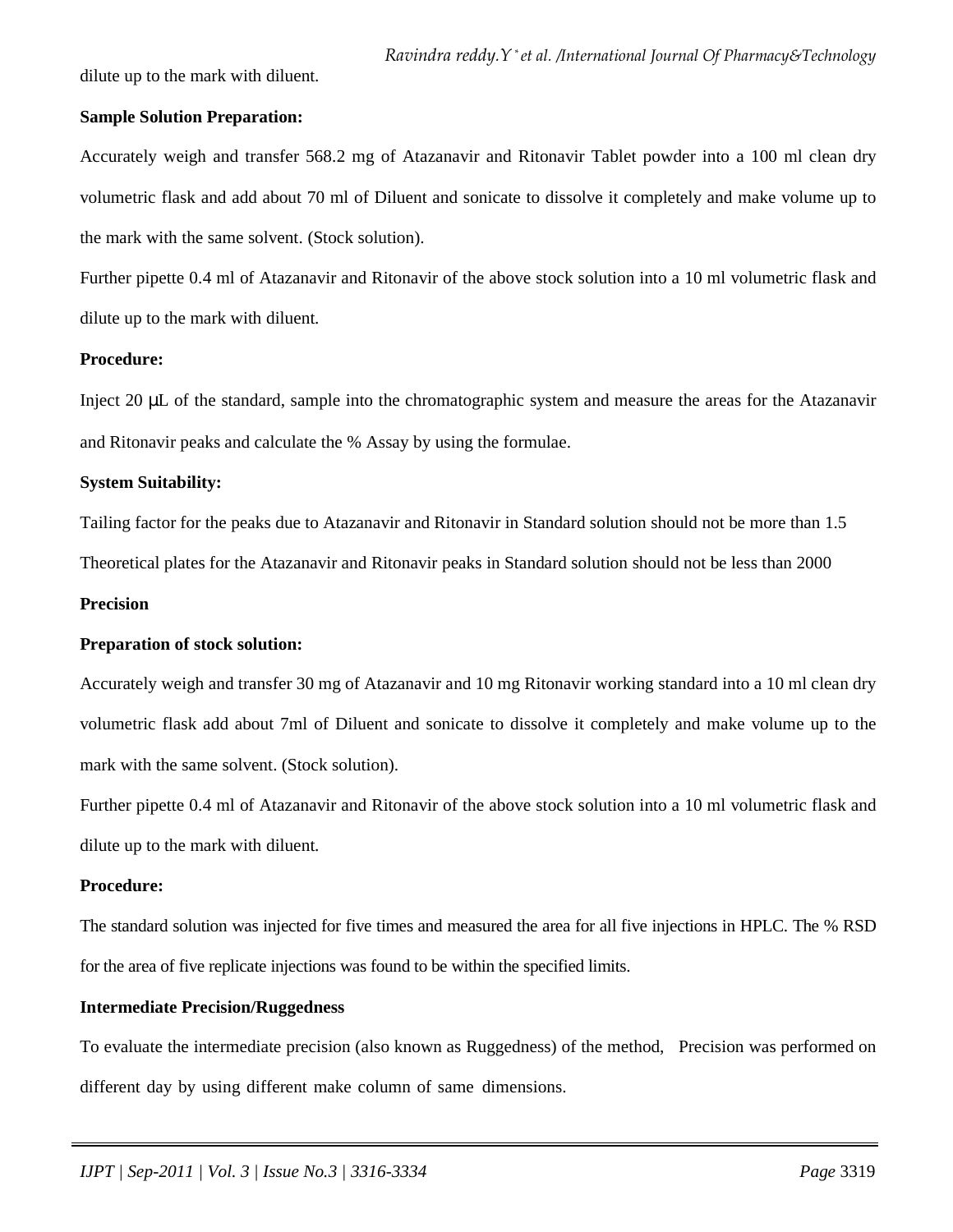#### **Preparation of stock solution:**

Accurately weigh and transfer 30 mg of Atazanavir and Ritonavir working standard into a 10 ml clean dry volumetric flask add about 7 ml of Diluent and sonicate to dissolve it completely and make volume up to the mark with the same solvent. (Stock solution).

Further pipette 0.4 ml of Atazanavir and Ritonavir of the above stock solution into a 10 ml volumetric flask and dilute up to the mark with diluent.

#### **Procedure:**

The standard solution was injected for five times and measured the area for all five injections in HPLC. The % RSD for the area of five replicate injections was found to be within the specified limits.

#### **Accuracy**

# **Preparation of Standard stock solution:**

Accurately weigh and transfer 30 mg of Atazanavir and 10 mg Ritonavir working standard into a 10 ml clean dry volumetric flask add about 7 ml of Diluent and sonicate to dissolve it completely and make volume up to the mark with the same solvent. (Stock solution).

Further pipette 0.4 ml of Atazanavir and Ritonavir of the above stock solution into a 10 ml volumetric flask and dilute up to the mark with diluent.

# **Preparation Sample solutions:**

# **For preparation of 50% solution (With respect to target Assay concentration):**

Accurately weigh and transfer 15 mg of Atazanavir and 5 mg of Ritonavir working standard into a 10 ml clean dry volumetric flask add about 7 ml of Diluent and sonicate to dissolve it completely and make volume up to the mark with the same solvent. (Stock Solution).

Further pipette 0.4 ml of Atazanavir and Ritonavir of the above stock solution into a 10 ml volumetric flask and dilute up to the mark with diluent.

# **For preparation of 100% solution (With respect to target Assay concentration):**

Accurately weigh and transfer 30mg of Atazanavir and 10 mg of Ritonavir working standards into a 10 ml clean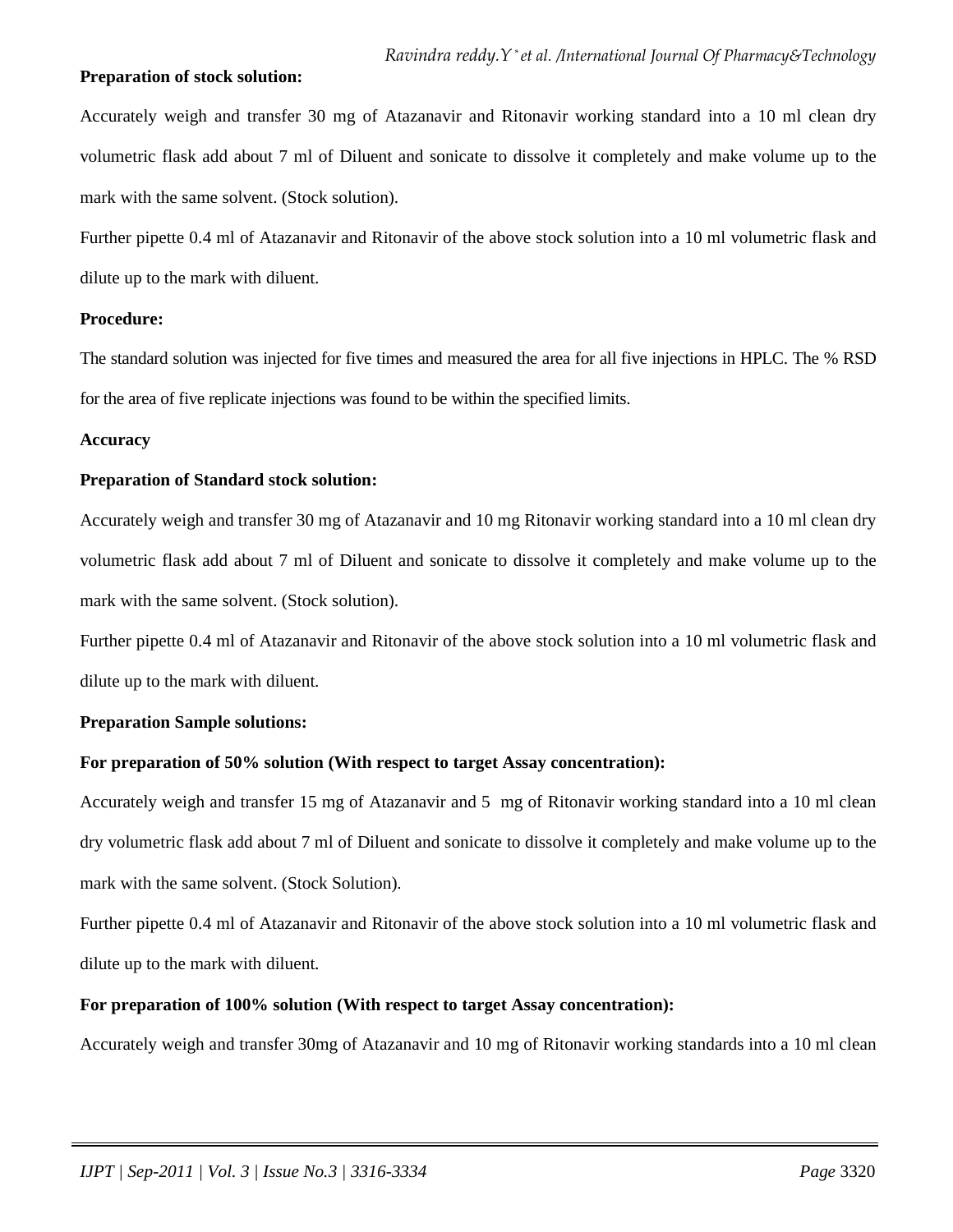*Ravindra reddy.Y \* et al. /International Journal Of Pharmacy&Technology* dry volumetric flask add about 7 ml of Diluent and sonicate to dissolve it completely and make volume up to the mark with the same solvent. (Stock solution).

Further pipette 0.4 ml of Atazanavir and Ritonavir of the above stock solution into a 10 ml volumetric flask and dilute up to the mark with diluent.

# **For preparation of 150% solution (With respect to target Assay concentration):**

Accurately weigh and transfer 45mg of Atazanavir and 15 mg of Ritonavir working standards into a 10 ml clean dry volumetric flask add about 7 ml of Diluent and sonicate to dissolve it completely and make volume up to the mark with the same solvent. (Stock solution).

Further pipette 0.4 ml of Atazanavir and Ritonavir of the above stock solution into a 10 ml volumetric flask and dilute up to the mark with diluent.

# **Linearity**

## **Preparation of stock solution:**

Accurately weigh and transfer 30 mg of Atazanavir and 10 mg Ritonavir working standard into a 10 ml clean dry volumetric flask add about 7 ml of Diluent and sonicate to dissolve it completely and make volume up to the mark with the same solvent. (Stock solution).

# **Preparation of Level – I (60 ppm of Atazanavir & 20 ppm of Ritonavir):**

0.2 ml of stock solution has taken in 10 ml of volumetric flask dilute up to the mark with diluent.

# **Preparation of Level – II (90 ppm of Atazanavir & 30 ppm of Ritonavir):**

0.3 ml of stock solution has taken in 10ml of volumetric flask dilute up to the mark with diluent.

# **Preparation of Level – III (120 ppm of Atazanavir & 40 ppm of Ritonavir):**

0.4 ml of stock solution has taken in 10 ml of volumetric flask dilute up to the mark with diluent.

# **Preparation of Level – IV (1500ppm of Atazanavir & 50ppm of Ritonavir):**

0.5 ml of stock solution has taken in 10ml of volumetric flask dilute up to the mark with diluent.

# **Preparation of Level – V (180 ppm of Atazanavir & 60 ppm of Ritonavir)**

0.6 ml of stock solution has taken in 10 ml of volumetric flask dilute up to the mark with diluent.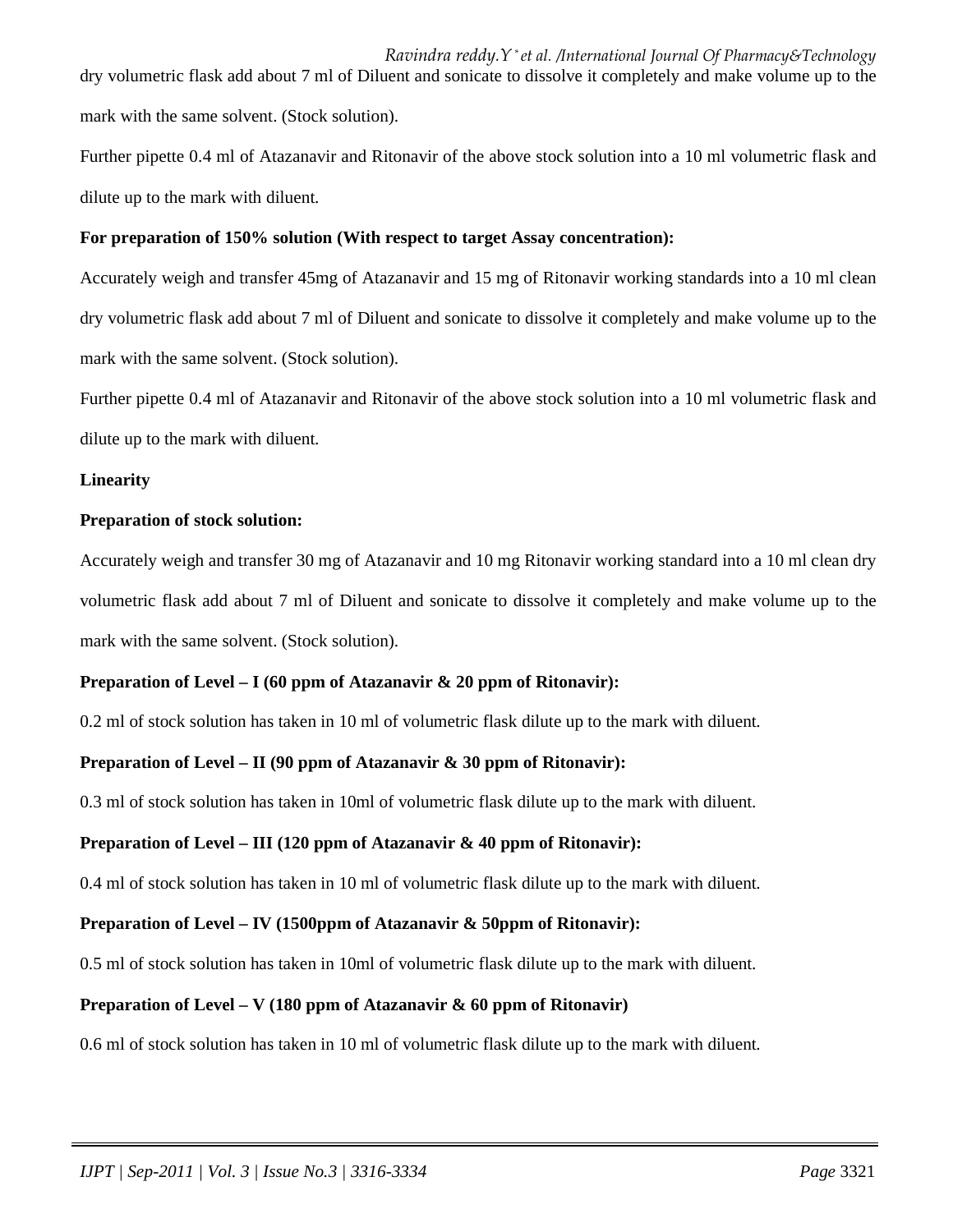#### **Limit of Detection**

# **ATAZANAVIR**

## **Preparation of 120 µg/ml solution:**

Accurately weigh and transfer 30 mg of Atazanavir working standard into a 10 ml clean dry volumetric flask add about 7 ml of Diluent and sonicate to dissolve it completely and make volume up to the mark with the same solvent. (Stock solution).

Further pipette 0.4 ml of the above stock solution into a 10ml volumetric flask and dilute up to the mark with diluent.

## **Preparation of 0.6% solution At Specification level (0.072 µg/ml solution):**

Further pipette 1ml of the above stock solution into a 10 ml volumetric flask and dilute up to the mark with diluent.

Further pipette 1ml of the above stock solution into a 10 ml volumetric flask and dilute up to the mark with diluent.

Pipette 0.6 ml of 1µg/ml solution into a 10 ml of volumetric flask and dilute up to the mark with diluent.

# **RITONAVIR**

#### **Preparation of 40 µg/ml solution:**

Accurately weigh and transfer 10 mg of Ritonavir working standard into a 10 ml clean dry volumetric flask add about 7 ml of Diluent and sonicate to dissolve it completely and make volume up to the mark with the same solvent. (Stock solution).

Further pipette 0.4 ml of the above stock solution into a 10 ml volumetric flask and dilute up to the mark with diluent.

#### **Preparation of 2.4% solution At Specification level (0.96 µg/ml solution):**

Further pipette 1ml of the above stock solution into a 10 ml volumetric flask and dilute up to the mark with diluent

Further pipette 1ml of the above stock solution into a 10 ml volumetric flask and dilute up to the mark with diluent.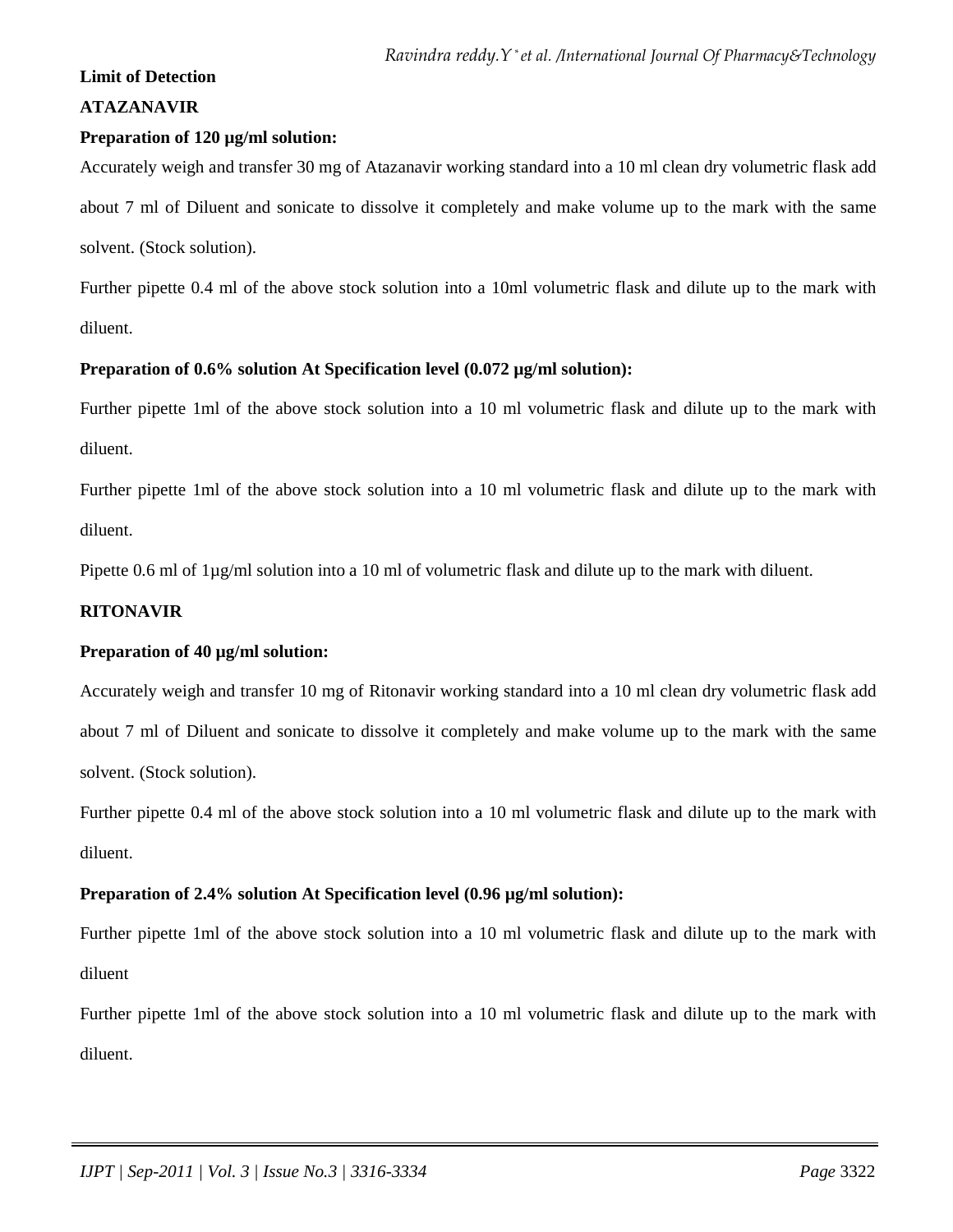*Ravindra reddy.Y \* et al. /International Journal Of Pharmacy&Technology* Pipette 2.4 ml of 1µg/ml solution into a 10 ml of volumetric flask and dilute up to the mark with diluent.

# **LIMIT OF QUANTIFICATION:**

# **ATAZANAVIR**

#### **Preparation of 120 µg/ml solution:**

Accurately weigh and transfer 30 mg of Atazanavir working standard into a 10 ml clean dry volumetric flask add about 7 ml of Diluent and sonicate to dissolve it completely and make volume up to the mark with the same solvent. (Stocksolution).

Further pipette 0.4 ml of the above stock solution into a 10ml volumetric flask and dilute up to the mark with diluent.

## **Preparation of 2.0% solution At Specification level (0.24 µg/ml solution):**

Further pipette 1ml of the above stock solution into a 10 ml volumetric flask and dilute up to the mark with diluent.

Pipette 2 ml of 1µg/ml solution into a 10 ml of volumetric flask and dilute up to the mark with diluent.

#### **RITONAVIR**

#### **Preparation of 40 µg/ml solution:**

Accurately weigh and transfer 10 mg of Ritonavir working standard into a 10 ml clean dry volumetric flask add

about 7 ml of Diluent and sonicate to dissolve it completely and make volume up to the mark with the same solvent. (Stock solution).

Further pipette 0.4 ml of the above stock solution into a 10 ml volumetric flask and dilute up to the mark with diluent.

#### **Preparation of 0.8% solution At Specification level (0.32 µg/ml solution):**

Further pipette 1ml of the above stock solution into a 10ml volumetric flask and dilute up to the mark with diluent.

Pipette 0.8 ml of 1µg/ml solution into a 10 ml of volumetric flask and dilute up to the mark with diluent.

#### **ROBUSTNESS:**

As part of the Robustness, deliberate change in the Flow rate, Mobile Phase composition, Temperature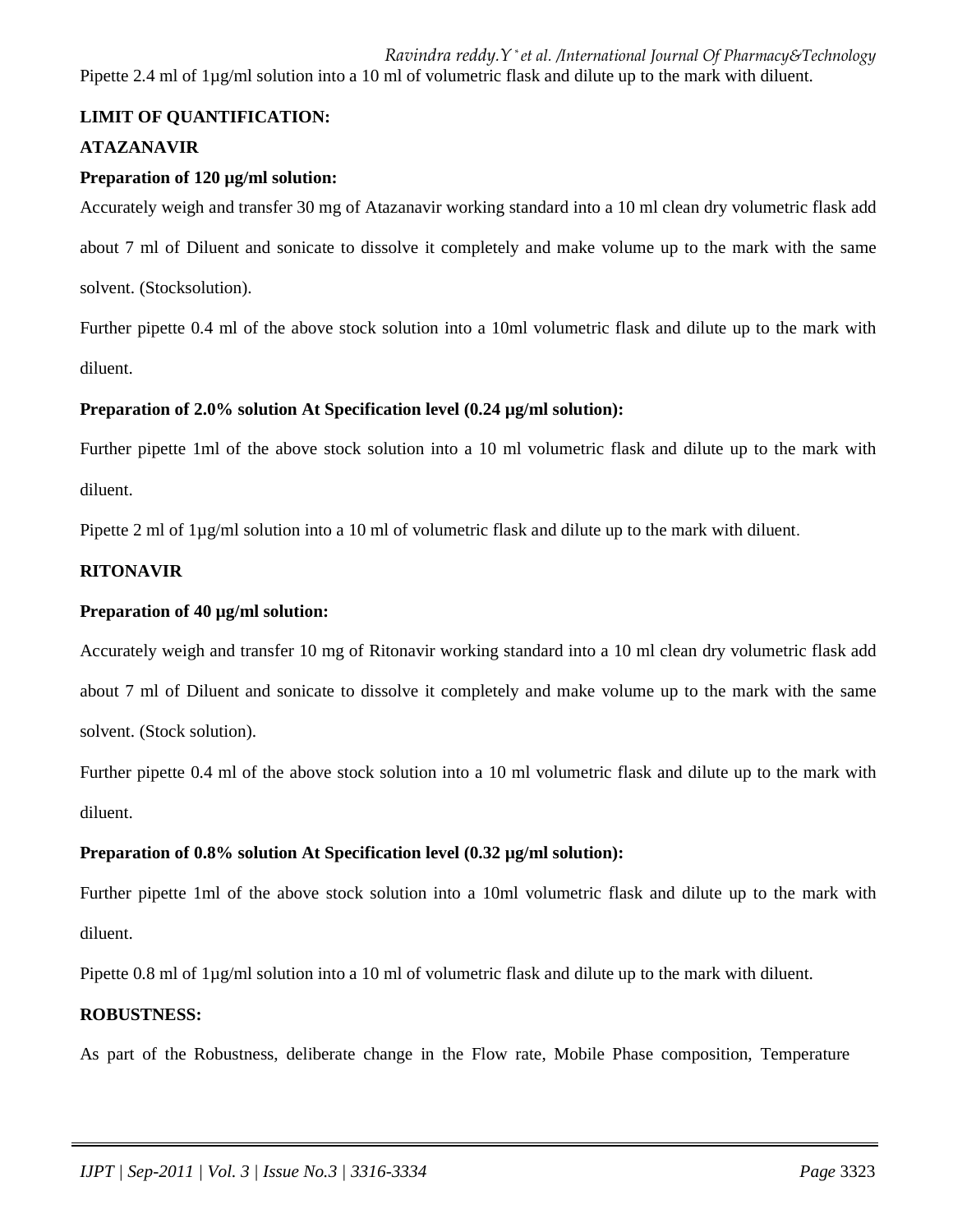*Ravindra reddy.Y \* et al. /International Journal Of Pharmacy&Technology* Variation was made to evaluate the impact on the method.

a). The flow rate was varied at 0.8 ml/min to 1.0ml/min.

Standard solution 120 ppm of Atazanavir and 40 ppm of Ritonavir was prepared and analysed using the varied flow rates along with method flow rate.

b). The Organic composition in the Mobile phase was varied from 45% to 65%.

Standard solution 120 µg/ml of Atazanavir and 40 µg/ml of Ritonavir was prepared and analysed using the varied Mobile phase composition along with the actual mobile phase composition in the method.

# **Calculation:**



Where:

 $AT = Average Peak Area obtained with test preparation$ 

 $AS = Average$  Peak Area obtained with standard preparation

 $WS = Weight$  of working standard taken in mg

 $WT = Weight of sample taken in mg$ 

- $DS = Dilution of Standard solution$
- $DT = Dilution of sample solution$
- $P =$  Percentage purity of working standard

# **Results and Discussions**

#### **System suitability:**

Standard solution is injected five times and Flow rate was maintained at 0.9 ml/min. temperature of column kept ambient and the column effluents were monitored at 240 nm, chromatograms were taken and System suitability parameters were computed. The system suitability was calculated as per ICH guidelines (figure no.1,2).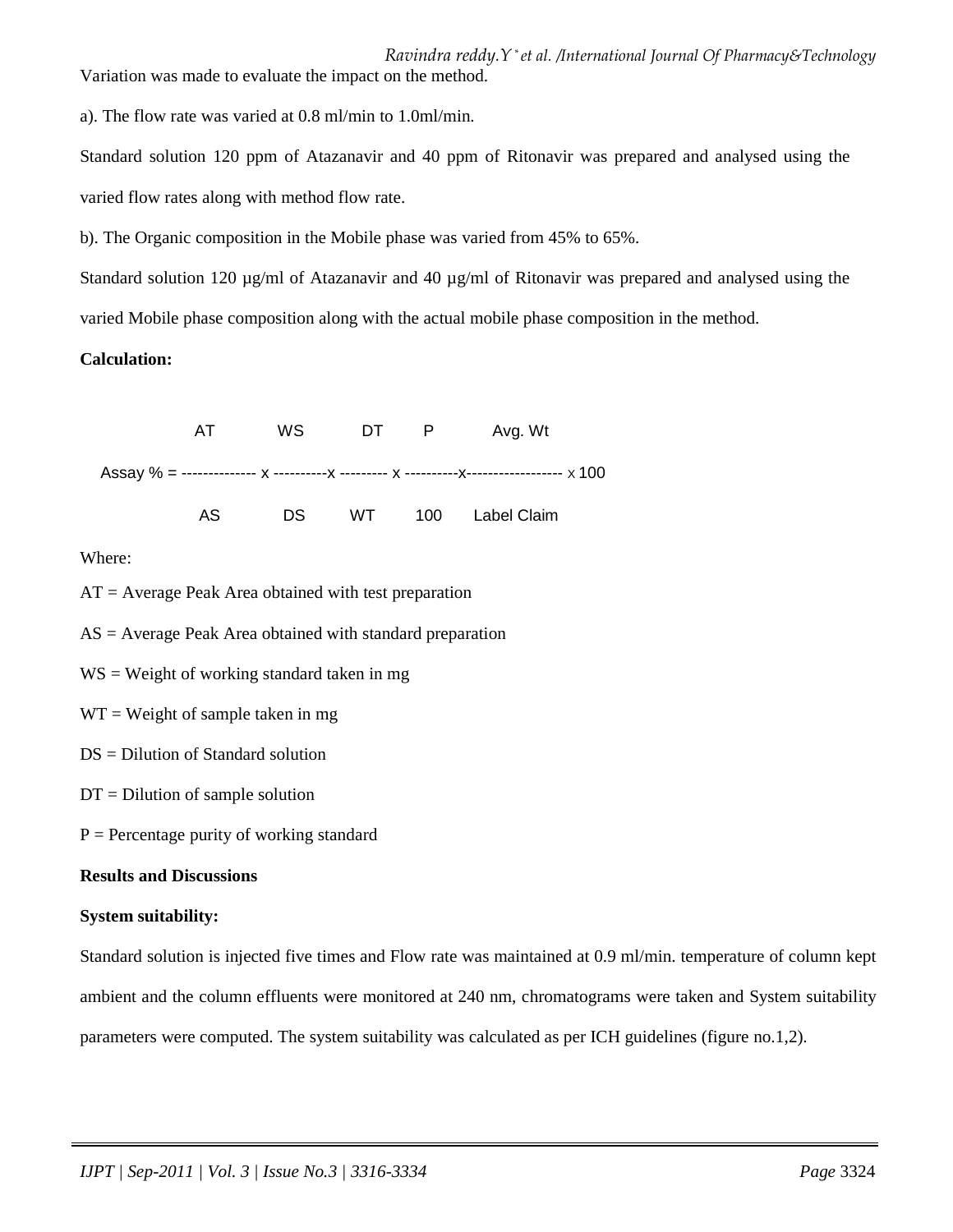



**Figure No-2: Atazanavir and Ritonavir standard.** 



#### **Precision**

The sample solution prepared as mentioned in sample preparation was injected for five times and measured the area for all five injections in HPLC. The %RSD for the area of five replicate injections was found to be within the specified limits. (table no.1 & 2).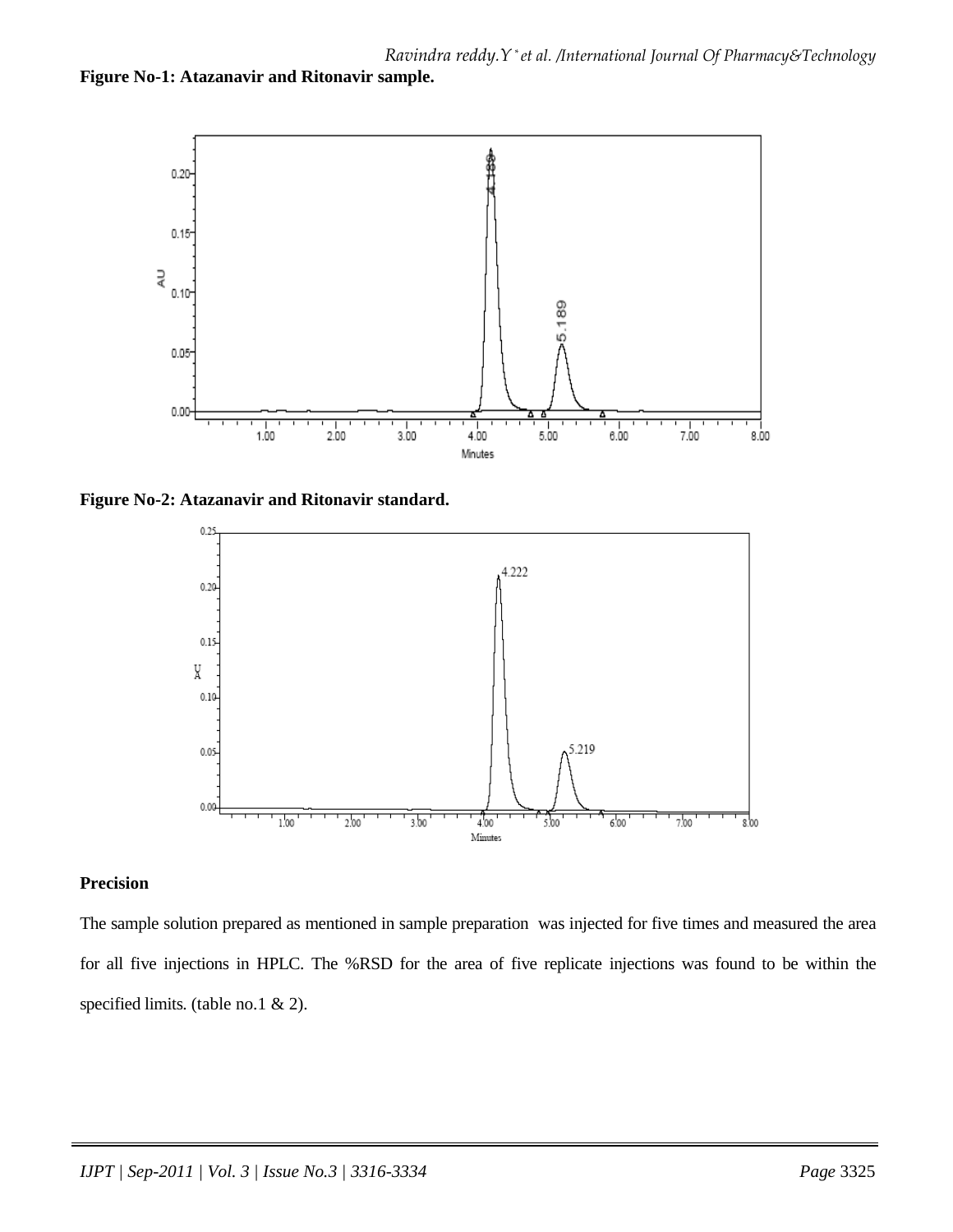| Injection                 | Area    |
|---------------------------|---------|
| Injection-1               | 2532223 |
| Injection-2               | 2520121 |
| Injection-3               | 2508140 |
| Injection-4               | 2517743 |
| Injection-5               | 2519377 |
| Average                   | 2519521 |
| <b>Standard Deviation</b> | 8579.4  |
| $%$ RSD                   | 0.34    |

# **Table No-1: Summary of atazanavir precision:**

**Table No-2: Summary of ritonavir precision:** 

| Injection                 | Area   |
|---------------------------|--------|
| Injection-1               | 742716 |
| Injection-2               | 738788 |
| Injection-3               | 749890 |
| Injection-4               | 743884 |
| Injection-5               | 743329 |
| Average                   | 743721 |
| <b>Standard Deviation</b> | 3986.7 |
| %RSD                      | 0.54   |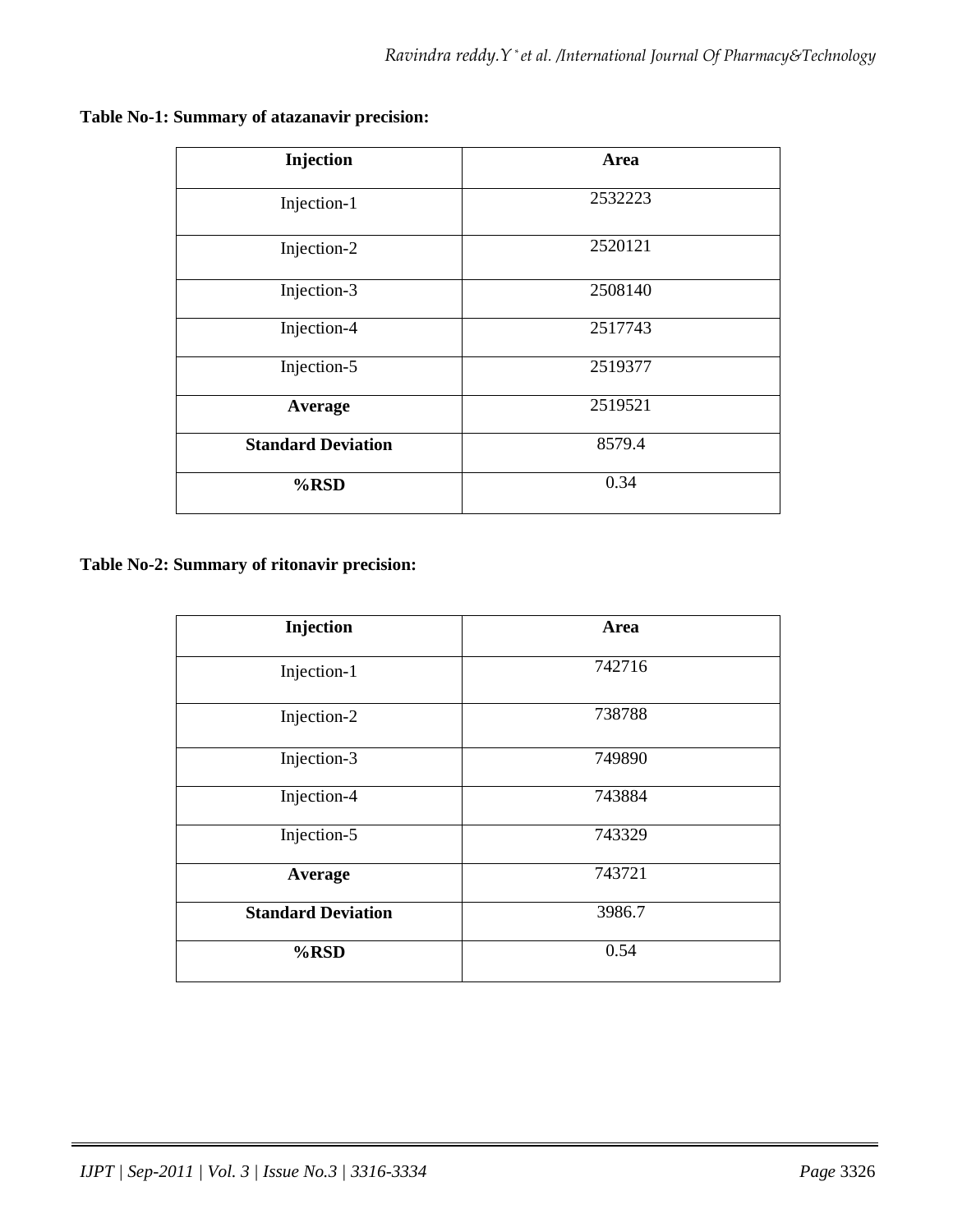# **INTERMEDIATE PRECISION:**

# **Table No-3: Summary of Atazanavir intermediate precision:**

| Injection                 | Area    |
|---------------------------|---------|
| Injection-1               | 2568708 |
| Injection-2               | 2578435 |
| Injection-3               | 2583364 |
| Injection-4               | 2581777 |
| Injection-5               | 2593887 |
| Average                   | 2581234 |
| <b>Standard Deviation</b> | 9078.3  |
| %RSD                      | 0.35    |

# **Table No-4: Summary of ritonavir intermediate precision:**

| Injection                 | Area   |
|---------------------------|--------|
| Injection-1               | 760558 |
| Injection-2               | 761801 |
| Injection-3               | 760207 |
| Injection-4               | 763501 |
| Injection-5               | 764051 |
| <b>Average</b>            | 762024 |
| <b>Standard Deviation</b> | 1716.7 |
| %RSD                      | 0.23   |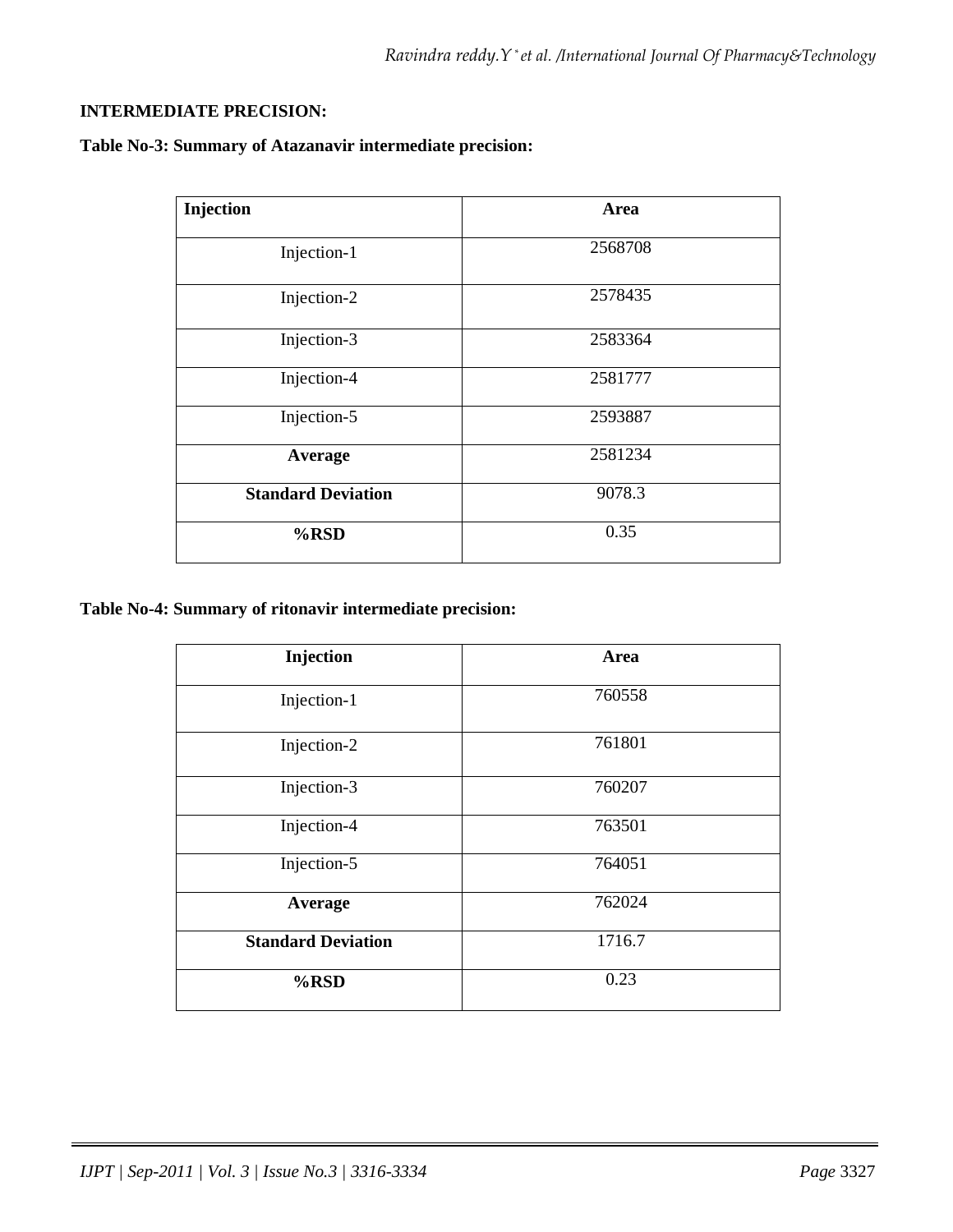# **ACCURACY (RECOVERY STUDIES):**

To check the degree of accuracy of the method, recovery studies were performed in triplet by standard addition

method at 50%, 100% and 150% concentration levels.

Results of recovery studies are shown in table no.5 and 6.

|  |  |  |  | Table No-5: Summary of Recovery studies of Atazanavir. |
|--|--|--|--|--------------------------------------------------------|
|--|--|--|--|--------------------------------------------------------|

| %Concentration<br>(at specification<br>Level) | Area    | <b>Amount</b><br>Added<br>(mg) | <b>Amount</b><br><b>Found</b><br>(mg) | % Recovery | <b>Mean</b><br><b>Recovery</b> |
|-----------------------------------------------|---------|--------------------------------|---------------------------------------|------------|--------------------------------|
| 50%                                           | 1273593 | 15.0                           | 15.2                                  | 101.3%     |                                |
| 100%                                          | 2525197 | 30.0                           | 30.1                                  | 100.4%     | 100.5%                         |
| 150%                                          | 3783688 | 45.0                           | 45.1                                  | 100.3%     |                                |

**Table No-6: Summary of Recovery studies of Ritonavir.** 

| %Concentration<br>(at specification<br>Level) | Area    | <b>Amount</b><br><b>Added</b><br>(mg) | <b>Amount</b><br><b>Found</b><br>(mg) | % Recovery | <b>Mean</b><br><b>Recovery</b> |
|-----------------------------------------------|---------|---------------------------------------|---------------------------------------|------------|--------------------------------|
| 50%                                           | 372636  | 5.08                                  | 5.11                                  | 100.6%     |                                |
| 100%                                          | 717252  | 10.0                                  | 9.84                                  | 98.4%      | 100.3%                         |
| 150%                                          | 1116613 | 15.2                                  | 15.3                                  | 100.8%     |                                |

# **LINEARITY:**

Linearity was studied by preparing standard solutions at different concentration levels.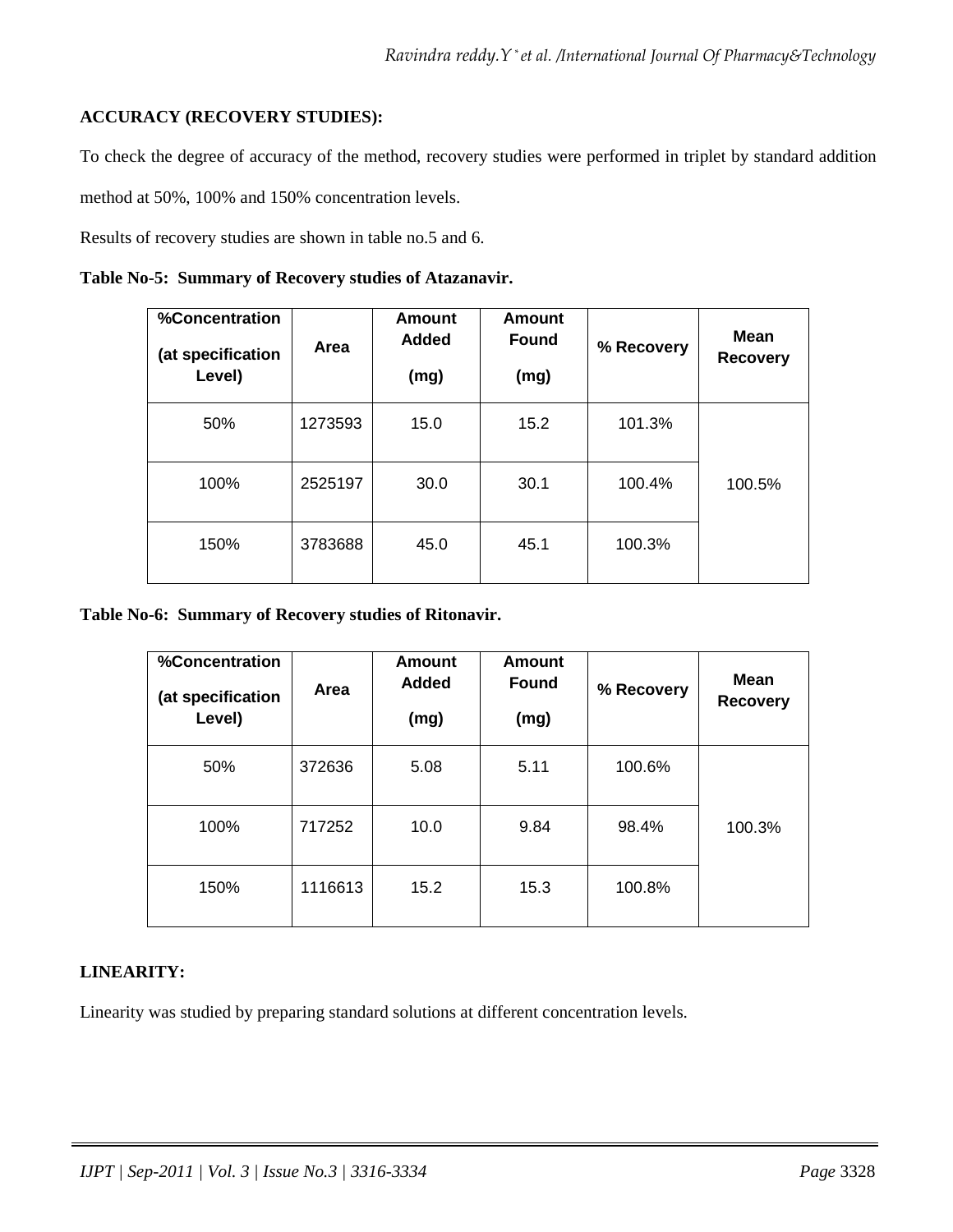# **Table No-7: Summary of Linearity for Atazanavir**

| S.No                           | <b>Linearity Level</b>           | <b>Concentration</b> | Area    |
|--------------------------------|----------------------------------|----------------------|---------|
| $\mathbf 1$                    | $\overline{\phantom{a}}$         | 60ppm                | 1296416 |
| $\overline{2}$                 | $\mathbf{  }$                    | 90ppm                | 1959240 |
| 3                              | $\mathop{\mathsf{III}}\nolimits$ | 120ppm               | 2503083 |
| $\overline{\mathbf{4}}$        | IV                               | 150ppm               | 3192029 |
| 5                              | $\vee$                           | 180ppm               | 3815691 |
| <b>Correlation Coefficient</b> |                                  | 0.999                |         |

# **Table No-8: Summary of Linearity for Ritonavir.**

| S.No            | <b>Linearity Level</b>         | <b>Concentration</b> | Area    |
|-----------------|--------------------------------|----------------------|---------|
| 1               |                                | 20ppm                | 376247  |
| $\overline{2}$  | $\mathbf{I}$                   | 30ppm                | 577388  |
| 3               | III                            | 40ppm                | 753267  |
| 4               | IV                             | 50ppm                | 940468  |
| $5\phantom{.0}$ | $\vee$                         | 60ppm                | 1109090 |
|                 | <b>Correlation Coefficient</b> |                      | 0.999   |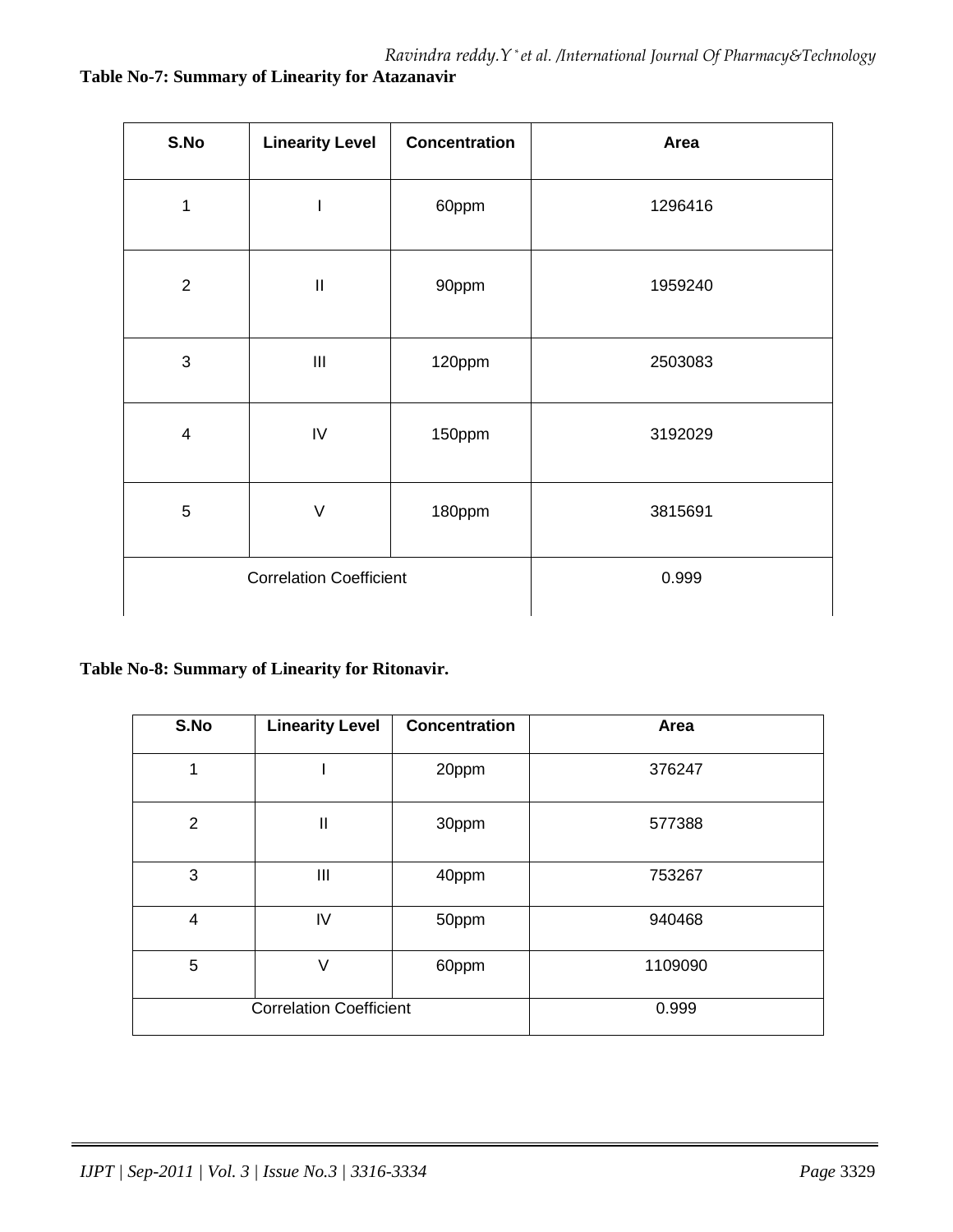# **Figure No-3: Linearity Graph of Atazanavir.**



**Figure No-4: Linearity Graph of Ritonavir.** 

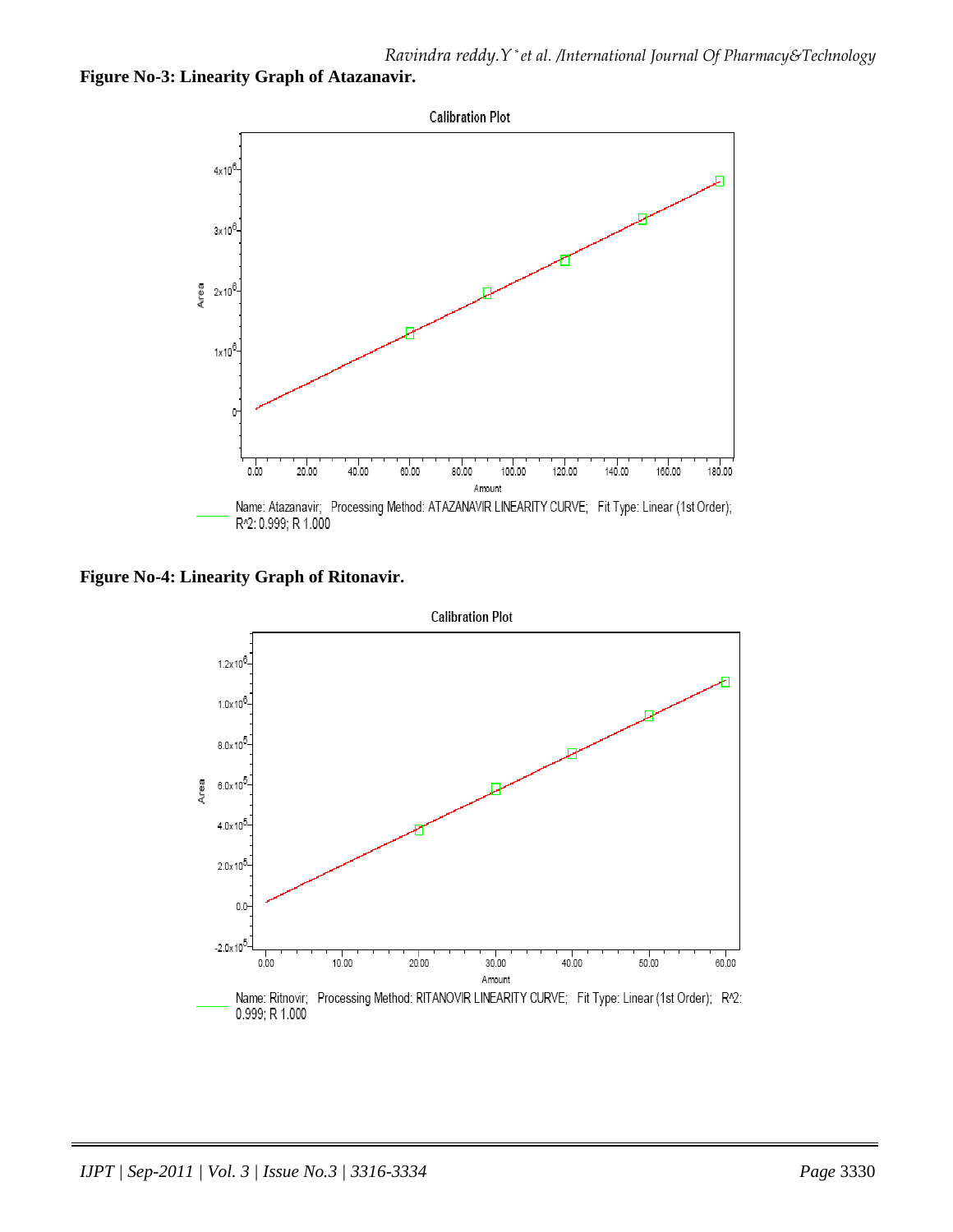# **LIMIT OF DETECTION AND LIMIT OF QUANTIFICATION:**

# **ATAZANAVIR:**

For Atazanavir the LOD concentration obtained is 0.072 µg/ml (or) 0.6% with respect to working concentration

of 0.1mg/ml and the LOQ concentration obtained is 0.24 µg/ml (or) 2.0% with respect of working concentration

of 0.1mg/ml (table no.9).

# **Table No-9: Summary of LOD and LOQ.**

| Component         | Working              | LOD                       | Signal to Noise Ratio |
|-------------------|----------------------|---------------------------|-----------------------|
|                   | concentration[mg/ml] | $concentration[\mu g/ml]$ |                       |
| Atazanavir [ LOD] | J.120                | ).072                     | 3.04                  |
| Atazanavir [LOO]  | .120                 | 0.24                      | 10.1                  |

## **RITONAVIR:**

For Ritonavir the LOD concentration obtained is 0.096µg/ml (or) 2.4% with respect to working concentration of 0.025mg/ml and the LOQ concentration obtained is 0.32µg/ml (or) 0.8% with respect to working concentration of 0.025mg/ml (table no.10).

**Table No-10: Summary of LOD and LOQ.** 

| Component       | Working                   | <b>LOD</b>                | Signal to Noise Ratio |
|-----------------|---------------------------|---------------------------|-----------------------|
|                 | $concentration[\mu g/ml]$ | $concentration[\mu g/ml]$ |                       |
|                 |                           |                           |                       |
|                 |                           |                           |                       |
| Ritonavir [LOD] | 0.040                     | 0.096                     | 3.31                  |
|                 |                           |                           |                       |
| Ritonavir [LOQ] | 0.040                     | 0.32                      | 9.95                  |
|                 |                           |                           |                       |

# **ROBUSTNESS:**

# *The flow rate was varied at 0.8 ml/min to 1ml/min.*

The results are summarized:

On evaluation of the above results, it can be concluded that the variation in flow rate affected the method

significantly. Hence it indicates that the method is robust even by change in the flow rate  $\pm 10\%$ .

The method is robust only in less flow condition.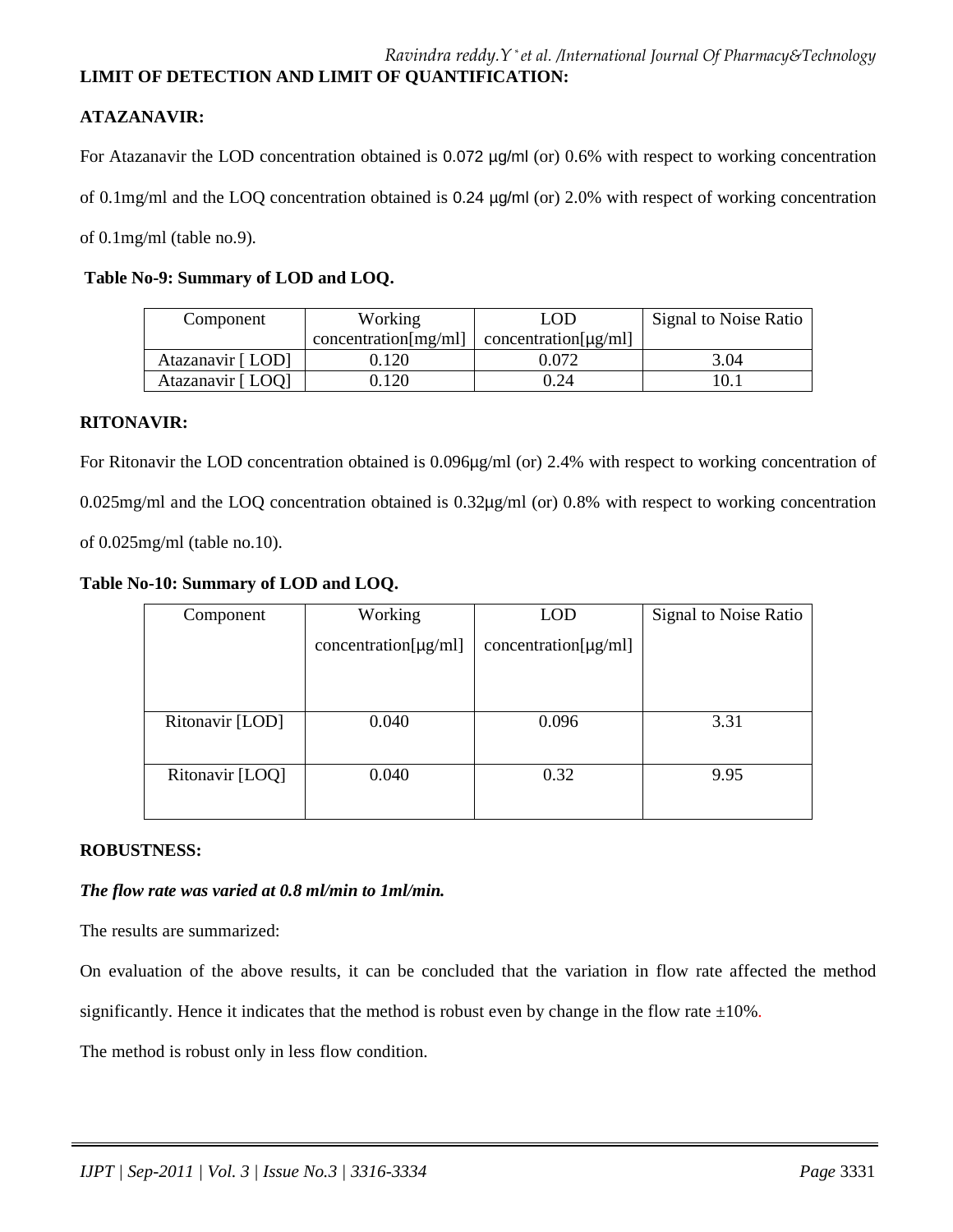#### **System suitability results for Atazanavir:**

|      |                    | <b>System Suitability Results</b> |                    |
|------|--------------------|-----------------------------------|--------------------|
| S.No | Flow Rate (ml/min) | <b>USP Plate Count</b>            | <b>USP Tailing</b> |
| 1    | 0.8                | 3431.8                            | 1.4                |
| 2    | 0.9                | 3047.1                            | 1.4                |
| 3    | 1.0                | 3104.8                            | 1.4                |

## **System suitability results for Ritonavir:**

|                |                    | <b>System Suitability Results</b> |                    |
|----------------|--------------------|-----------------------------------|--------------------|
| S.No           | Flow Rate (ml/min) | <b>USP Plate Count</b>            | <b>USP Tailing</b> |
|                | 0.8                | 3845.1                            | 1.3                |
| $\overline{2}$ | 0.9                | 3492.3                            | 1.3                |
| 3              | 1.0                | 3495.9                            | 1.3                |

#### *The Organic composition in the Mobile phase was varied from 45% to 65%.*

#### The results are summarized

On evaluation of the above results, it can be concluded that the variation in 10% Organic composition in the mobile phase affected the method significantly. Hence it indicates that the method is not robust even by change in the Mobile phase  $\pm 1$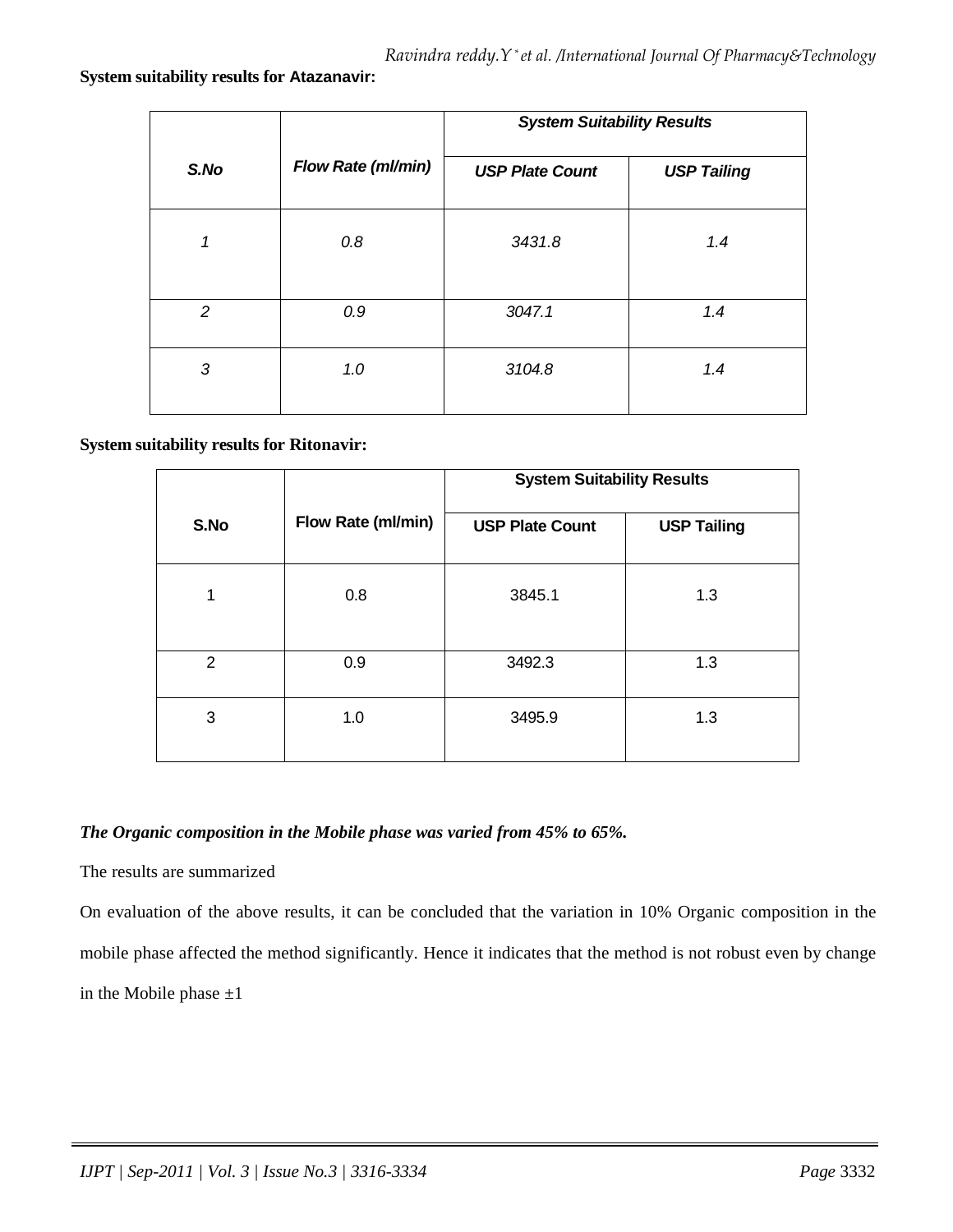# **System suitability results for Atazanavir:**

| S.No           | Change in Organic<br>Composition in the | <b>System Suitability Results</b> |                    |
|----------------|-----------------------------------------|-----------------------------------|--------------------|
|                | <b>Mobile Phase</b>                     | <b>USP Plate Count</b>            | <b>USP Tailing</b> |
|                | 10% less                                | 3462.1                            | 1.2                |
| $\overline{2}$ | *Actual                                 | 3047.1                            | 1.4                |
| 3              | 10% more                                | 3004.6                            | 1.4                |

## **System suitability results for Ritonavir:**

| S.No          | <b>Change in Organic</b><br><b>Composition in the</b><br><b>Mobile Phase</b> | <b>System Suitability Results</b> |                    |
|---------------|------------------------------------------------------------------------------|-----------------------------------|--------------------|
|               |                                                                              | <b>USP Plate Count</b>            | <b>USP Tailing</b> |
|               | $10\%$ less                                                                  | 3807.6                            | 1.2                |
| $\mathcal{P}$ | *Actual                                                                      | 3492.3                            | 1.3                |
| 3             | 10% more                                                                     | 3477.4                            | 1.4                |

# **Conclusion:**

The proposed method is simple, specific, accurate and precise and hence can be used in routine for estimation of atazanavir and ritonavir in tablet dosage. Statistical analysis of the results has been carried out revealing high accuracy and good precision. The percentage RSD for all parameters was found to be less than two, which indicates the validity of the method and assay results obtained by this method are in fair agreement.

#### **Acknowledgement:**

The authors are thankful to Mr. K. Chandra Shekar, Managing Director of Pharma train, Balanagar, Hyderabad. Author thankful to A. Sunil Kumar Reddy, principal, Bharat Institute of Technology(Pharmacy) his support during this work.